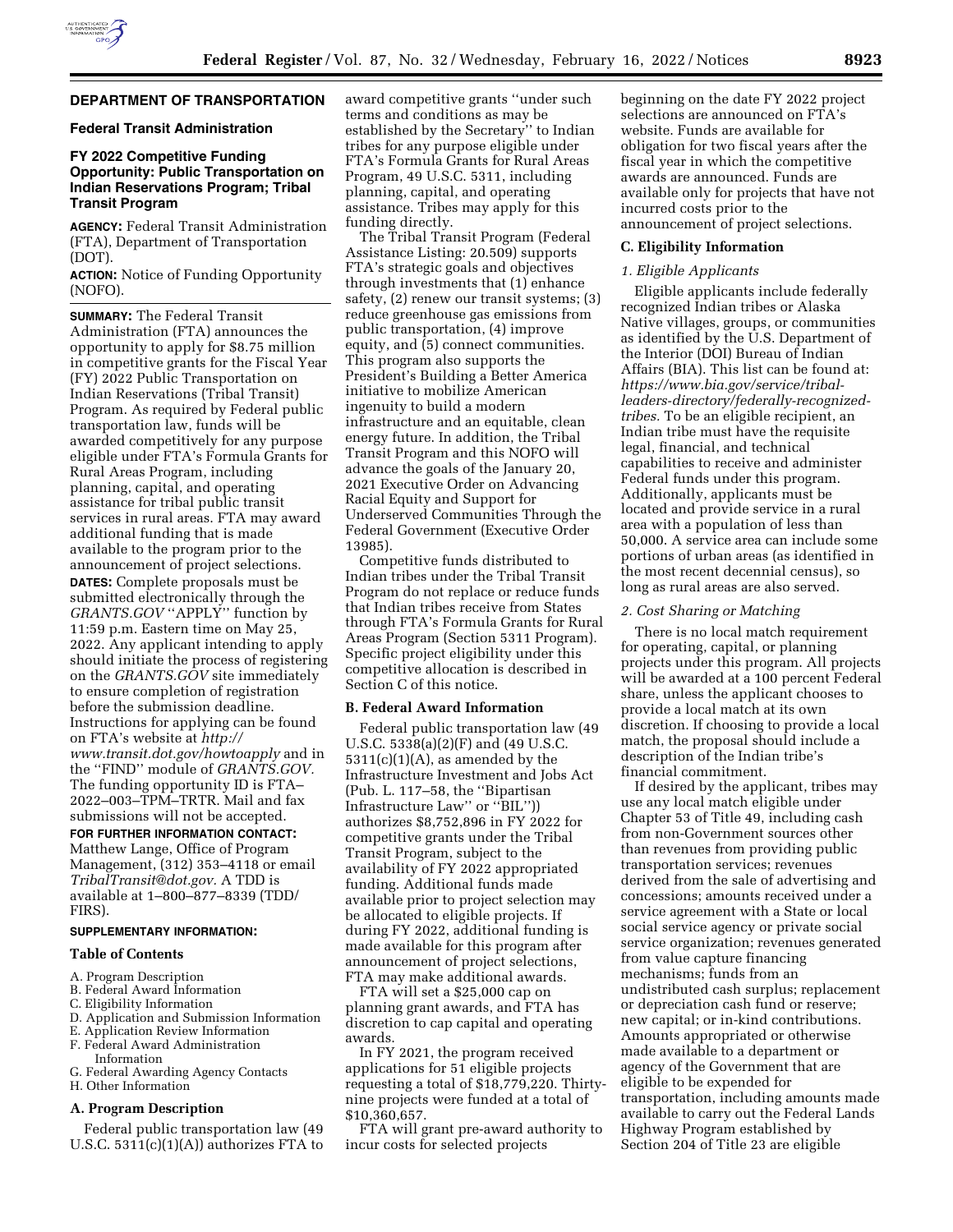sources of local match. Transportation development credits or in-kind match may be used for local match if identified and documented in the application. More information about eligible sources of local match can be found in FTA Circular 9040.1G, available on the FTA website.

## *3. Eligible Projects*

Eligible projects include public transportation planning, capital, or operating expenses. All eligible applicants may apply for operating assistance.

Public transportation includes regular, continuing shared-ride surface transportation services open to the public or open to a segment of the public defined by age, disability, or low income. Specific types of projects include: Capital investment for startups, replacement, or expansion needs; operating assistance; and planning projects up to \$25,000. Applications that include requests for more than one project type must identify the specific funds requested for each project type (planning, capital, or operating).

Indian tribes applying for capital replacement or expansion needs must demonstrate a sustainable source of operating funds for existing or expanded services.

## **D. Application and Submission Information**

## *1. Address To Request Application Package*

Applications must be submitted electronically through *GRANTS.GOV.*  General information for submitting applications through *GRANTS.GOV* can be found at *[www.fta.dot.gov/howtoapply](http://www.fta.dot.gov/howtoapply)*  along with specific instructions for the forms and attachments required for submission.

## *2. Content and Form of Application Submission*

## (i) Proposal Submission

Applications must be submitted electronically through *GRANTS.GOV.*  Mail and fax submissions will not be accepted. A complete proposal submission consists of two forms and their supporting attachments: The SF– 424 Application for Federal Assistance (available at *GRANTS.GOV*) and the supplemental form for the FY 2022 Tribal Transit Program (available for download at *GRANTS.GOV* or the FTA website at *[https://www.transit.dot.gov/](https://www.transit.dot.gov/tribal-transit) [tribal-transit](https://www.transit.dot.gov/tribal-transit)*). Failure to submit the information as requested can delay review or disqualify the application. The Tribal Transit supplemental form provides guidance and a consistent

format for applicants to respond to the criteria outlined in this NOFO. The supplemental form and any supporting documents must be attached to the ''Attachments'' section of the SF–424. The application must include responses to all sections of the SF–424 Application for Federal Assistance and the supplemental form, unless indicated as optional. The information on the supplemental form will be used to determine applicant and project eligibility for the program and to evaluate the proposal against the selection criteria described in Section E of this notice.

FTA will only accept one supplemental form per SF–424 submission. Applicants may attach additional supporting information to the SF–424 submission, including but not limited to letters of support, project budgets, fleet status reports, or excerpts from relevant planning documents. Supporting documentation must be described and referenced by file name in the appropriate response section of the supplemental form, or it may not be reviewed.

Information such as applicant name, Federal amount requested, local match amount, description of areas served, etc. may be requested in varying degrees of detail on both the SF–424 and Supplemental Form. Applicants must fill in all fields unless stated otherwise on the forms. Applicants should not place ''N/A'' or ''refer to attachment'' in lieu of typing in responses in the field sections. If information is copied into the supplemental form from another source, applicants should verify that pasted text is fully captured on the supplemental form and has not been truncated by the character limits built into the form. Applicants should use both the ''Check Package for Errors'' and the ''Validate Form'' validation buttons on both forms to check all required fields on the forms and ensure that the Federal and local amounts specified are consistent. Applicants should enter their information in the supplemental form (fillable PDF) that is made available on FTA's website or through the *GRANTS.GOV* application package and should attach this to the application in its original format. Applicants should not use scanned versions of the form, ''print'' the form to PDF, convert or create a version using another text editor, etc. Complete instructions on the application process can be found at *[http://www.transit.dot.gov.](http://www.transit.dot.gov)* 

## (ii) Application Content

The SF–424 Mandatory Form and the Supplemental Form will prompt

applicants for the required information, including:

a. Name of Federally recognized tribe and, if appropriate, the specific tribal agency submitting the application.

b. Dun and Bradstreet (D&B) Data Universal Numbering System (DUNS) number.

c. *Contact information including:*  Contact name, title, address, phone number, and email address.

d. Description of public transportation services, including areas currently served by the tribe, if any.

e. Name of person(s) authorized to apply on applicant's behalf (must accompany the proposal with a signed transmittal letter).

f. *Complete Project Description:*  Indicate the category for which funding is requested (*i.e.,* project type: Capital, operating, or planning), and then indicate the project purpose (*i.e.,* startup, expansion, or replacement). Describe the proposed project and what it will accomplish (*e.g.,* number and type of vehicles, routes, service area, schedules, type of services, fixed route or demand responsive, safety aspects), route miles (if fixed route), ridership numbers expected (actual if an existing system, estimated if a new system), major origins and destinations, population served, and whether the tribe provides the service directly or contracts for services, and note vehicle maintenance plans.

g. *Project Timeline:* Include significant milestones such as date of contract for purchase of vehicles, actual or expected delivery date of vehicles; facility project phases (*e.g.,*  environmental reviews, design, construction); or dates for completion of planning studies. If applying for operating funding for new services, indicate the period of time that funds would be used to operate the system (*e.g.,* one year). This section should also include any needed timelines for tribal council project approvals, if applicable.

h. *Budget:* Provide a detailed budget for each proposed purpose, noting the Federal amount requested and any additional funds that will be used. If applying for more than one project type (planning, capital, or operating), please specify the total amount of funds requested for each project type. An Indian tribe may use up to fifteen percent of a grant award for capital projects for specific project-related planning and administration. The indirect cost rate may not exceed ten percent of the total amount awarded. Indian tribes must also provide their annual operating budget as an attachment or under the ''Financial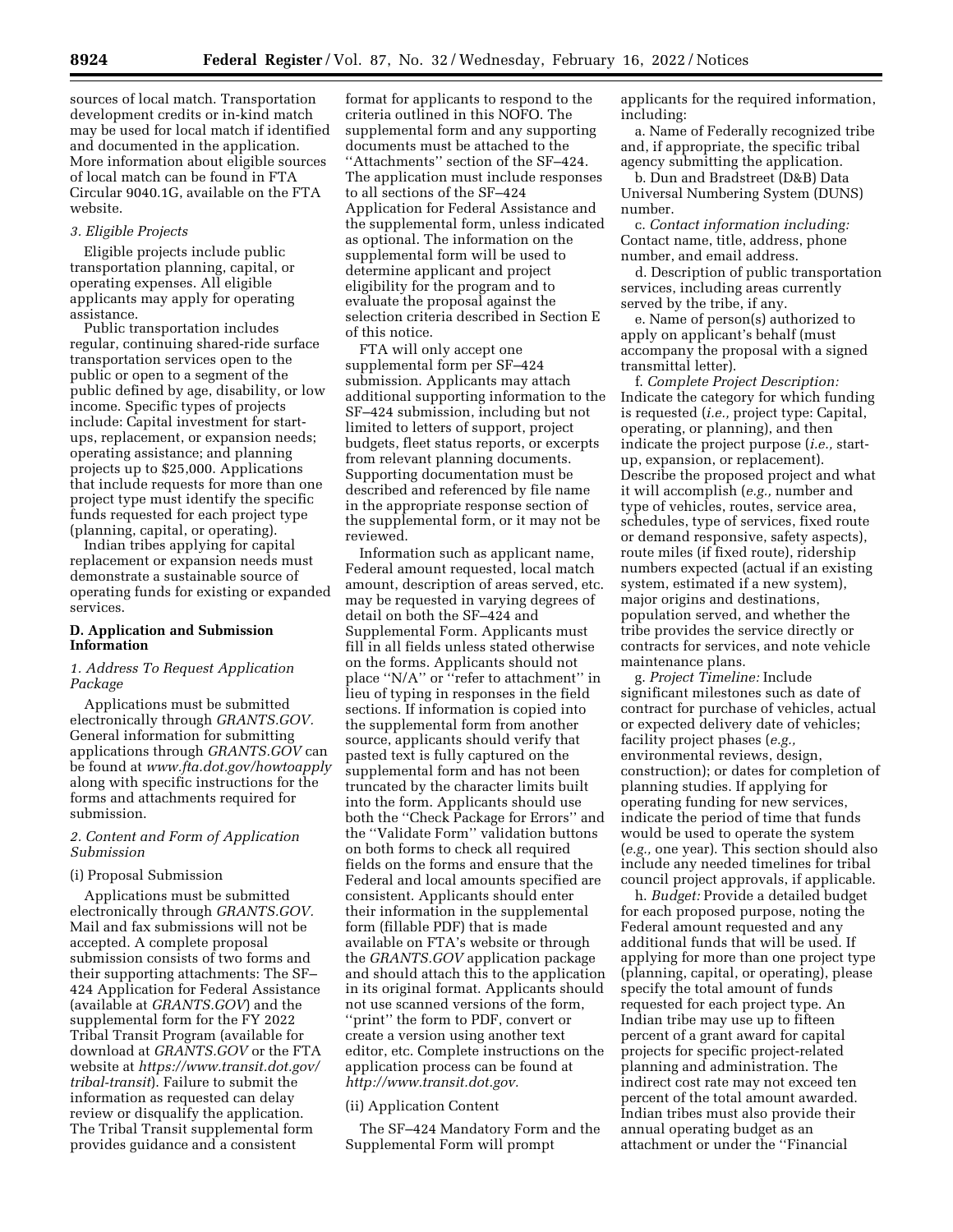Commitment and Operating Capacity'' section of the supplemental form.

i. *Technical, Legal, Financial Capacity:* Applicants must be able to demonstrate adequate technical, legal, and financial capacity to be considered for funding. Every proposal must describe this capacity to implement the proposed project.

1. *Technical Capacity:* Provide examples of management of other Federal projects, including previously funded FTA projects or similar types of projects for which funding is being requested. Describe the resources available to implement the proposed transit project.

2. *Legal Capacity:* Provide documentation or other evidence to demonstrate status as a federally recognized Indian tribe. Further, demonstrate evidence of an authorized representative with authority to bind the applicant and execute legal agreements with FTA. If applying for capital or operating funds, identify whether appropriate Federal or State operating authority exists.

3. *Financial Capacity:* Provide documentation or other evidence demonstrating current adequate financial systems to receive and manage a Federal grant. Fully describe: (1) All financial systems and controls; (2) other sources of funds currently managed; and (3) the long-term financial capacity to maintain the proposed or existing transit services.

## *3. Unique Entity Identifier and System for Award Management (SAM)*

Each applicant is required to: (1) Be registered in SAM before submitting an application; (2) provide a valid unique entity identifier in its application; and (3) continue to maintain an active SAM registration with current information at all times during which the applicant has an active Federal award or an application or plan under consideration by FTA. These requirements do not apply if the applicant is excepted from registration by FTA or the U.S. Office of Management and Budget under 2 CFR 25.110. FTA may not make an award until the applicant has complied with all applicable unique entity identifier and SAM requirements. If an applicant has not fully complied with the requirements by the time FTA is ready to make an award, FTA may determine that the applicant is not qualified to receive an award and use that determination as a basis for making a Federal award to another applicant.

SAM registration takes approximately 3–5 business days, but since there could be unexpected steps or delays (for example, if there is a need to obtain an

Employer Identification Number), FTA recommends allowing ample time, up to several weeks, for completion of all steps. For additional information on obtaining a unique entity identifier, please visit *[https://www.sam.gov.](https://www.sam.gov)* 

#### *4. Submission Dates and Times*

Project proposals must be submitted electronically through *GRANTS.GOV* by 11:59 p.m. Eastern time on May 25, 2022. Proposals submitted after the deadline will only be considered under extraordinary circumstances not under the applicant's control. Applications are time and date stamped by *GRANTS.GOV* upon successful submission. Mail and fax submissions will not be accepted.

Within 48 hours after submitting an electronic application, the applicant should receive an email message from *GRANTS.GOV* with confirmation of successful transmission to *GRANTS.GOV.* If a notice of failed validation or incomplete materials is received, the applicant must address the reason for the failed validation, as described in the email notice, and resubmit before the submission deadline. If making a resubmission for any reason, include all original attachments regardless of which attachments were updated and check the box on the supplemental form indicating this is a resubmission.

FTA urges applicants to submit their project proposals at least 72 hours prior to the due date to allow time to receive the validation message and to correct any problems that may have caused a rejection notification. FTA will not accept submissions after the stated submission deadline, except under extraordinary circumstances not under the applicant's control. *GRANTS.GOV*  scheduled maintenance and outage times are announced on the *GRANTS.GOV* website at *[http://](http://www.GRANTS.GOV) [www.GRANTS.GOV.](http://www.GRANTS.GOV)* The deadline will not be extended due to scheduled maintenance or outages.

Applicants are encouraged to begin the process of registration on the *GRANTS.GOV* site well in advance of the submission deadline. Registration is a multi-step process that may take several weeks to complete before an application can be submitted. Registered applicants may still be required to take steps to keep their registration up to date before submissions can be made successfully. For example, (1) registration in the SAM is renewed annually, and (2) persons making submissions on behalf of the Authorized Organization Representative (AOR) must be authorized in *GRANTS.GOV* by the AOR to make submissions.

#### *5. Funding Restrictions*

Funds must be used only for the specific purposes requested in the application and described in the resulting award. Funds under this NOFO cannot be used to reimburse projects for otherwise eligible expenses incurred prior to an FTA award under this program. Refer to Section C.3., Eligible Projects, for information on activities that are allowable in this grant program. Allowable direct and indirect expenses must be consistent with the Governmentwide Uniform Administrative Requirements and Cost Principles (2 CFR part 200) and FTA Circulars 5010.1E.

#### *6. Other Submission Requirements*

Applicants are encouraged to identify scaled funding options in case insufficient funding is available to fund a project at the full requested amount. If an applicant indicates that a project is scalable, the applicant must provide an appropriate minimum funding amount that will fund an eligible project that achieves the objectives of the program and meets all relevant program requirements. The applicant must provide a clear explanation of how the project budget would be affected by a reduced award. FTA may award a lesser amount regardless of whether a scalable option is provided.

All applications must be submitted via the *GRANTS.GOV* website. FTA does not accept applications on paper, by fax machine, email, or other means. For information on application submission requirements, please see Section D.1., Address to Request Application.

#### **E. Application Review Information**

### *1. Criteria for Capital and Operating Assistance Projects*

Proposals for capital and operating assistance projects will be evaluated primarily on the responses provided in the supplemental form. Additional information may be provided to support the responses; however, any additional documentation must be directly referenced on the supplemental form, including the file name where the additional information can be found. Applications will be evaluated based on the quality and extent to which the following evaluation criteria are addressed. Applications will be evaluated based on the degree to which the applicant describes how the proposed project was developed; demonstrates that a sound basis for the project exists; and demonstrates that the applicant is ready to implement the project if funded.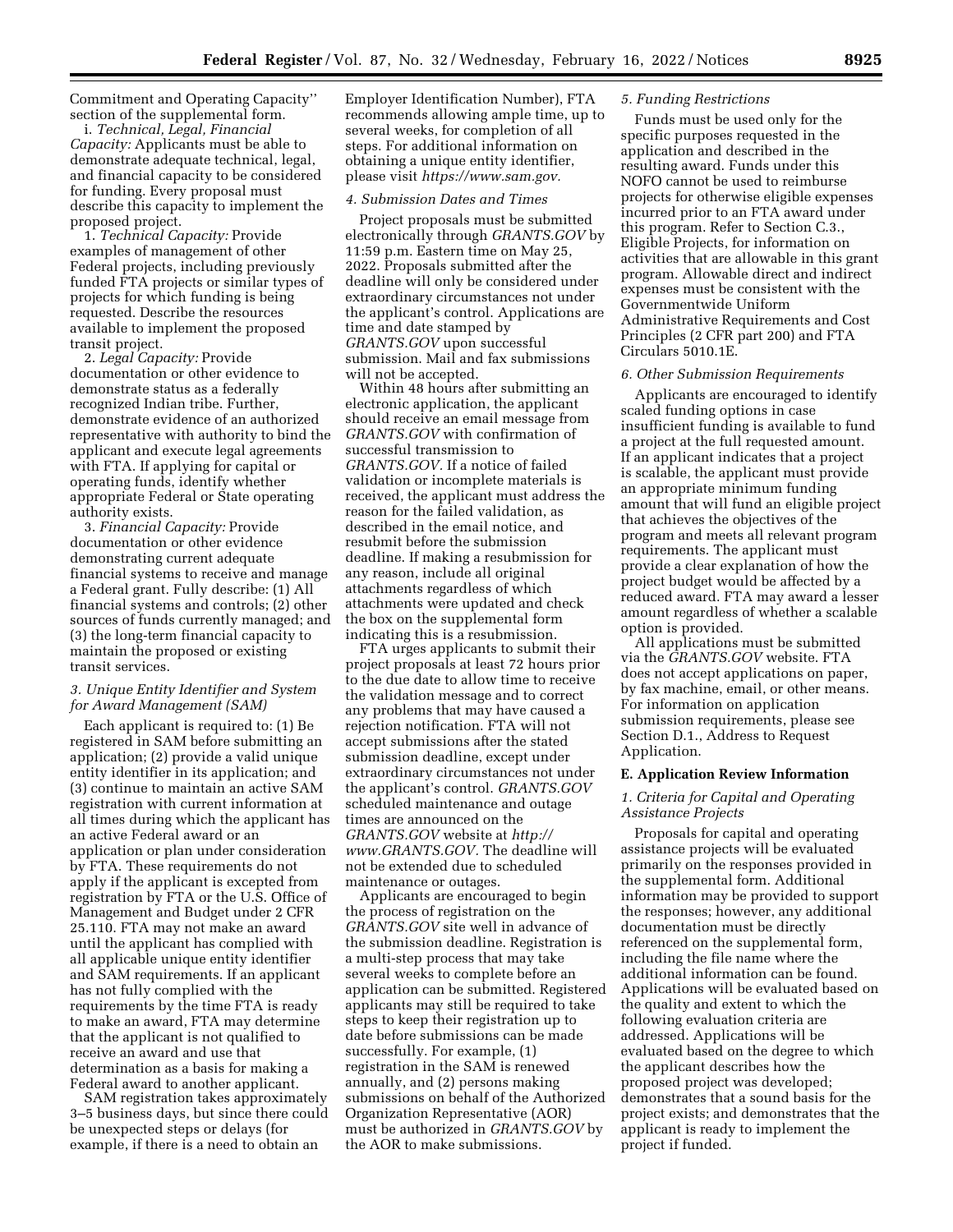(i.) Planning and Local/Regional Prioritization

Information may vary depending upon how the planning process for the project was conducted and what is being requested. Planning and local/ regional prioritization should:

a. Describe the planning document or the planning process conducted to identify the proposed project;

b. Provide a detailed project description, including the proposed service, vehicle and facility needs, and other pertinent characteristics of the proposed or existing service implementation;

c. Identify existing transportation services in and near the proposed service area, and document in detail whether the proposed project will provide opportunities to coordinate service with existing transit services, including human service agencies, intercity bus services, or other public transit providers;

d. Discuss the level of support by the community and tribal government for the proposed project;

e. Describe how the mobility and client-access needs of tribal human services agencies were considered in the planning process;

f. Describe what opportunities for public participation were provided in the planning process and how the proposed transit service or existing service has been coordinated with transportation provided for the clients of human services agencies, with intercity bus transportation in the area, or with any other rural public transit providers;

g. Describe how the proposed service complements rather than duplicates any currently available services;

h. If the tribe is already providing transit service, describe if this project is included in the tribe's transit asset management plan;

i. Describe the implementation schedule for the proposed project, including time period, staffing, and procurement; and

j. Describe any other planning or coordination efforts not mentioned above.

### (ii.) Project Readiness

Applications will be evaluated on the degree to which the applicant describes readiness to implement the project. The project readiness factor involves assessing whether:

a. The project qualifies for a categorical exclusion (see 23 CFR 771.118), or the required environmental work has been initiated or completed, for construction projects requiring an

environmental assessment or environmental impact statement under, among other laws, the National Environmental Policy Act of 1969;

b. Project implementation plans are complete, including initial design of facilities projects;

c. Project funds can be obligated and the project can be implemented quickly if selected; and

d. The applicant demonstrates the ability to carry out the proposed project successfully.

## (iii.) Demonstration of Need

Applications will be evaluated based on the degree to which the applicant identifies the need for transit resources. In addition to project-specific criteria, FTA will consider the project's impact on service delivery and whether the project represents a one-time or periodic need that cannot reasonably be funded from FTA program formula allocations or State and local resources. FTA will evaluate how the proposal demonstrates the transit needs of the Indian tribe as well as how the proposed transit improvements or the new service will address identified transit needs. Proposals should include information such as destinations and services not currently accessible by transit; needs for access to jobs or health care; safety enhancements; special needs of elders or individuals with disabilities; behavioral health care needs of youth; income-based community needs; or other mobility needs. If an applicant received a planning grant in previous fiscal years, the proposal should indicate the status of the planning study and how the proposed project relates to that study.

If the proposal is for capital funding associated with an expansion or expanded service, the applicant should describe how current or growing demand for the service necessitates the expansion (and therefore, more capital) or the degree to which the project will address a current capacity constraint. Capital replacement projects should include information about the age, condition, and performance of the asset to be replaced by the proposed project or how the replacement is necessary to maintain the transit system in a state of good repair.

#### (iv.) Demonstration of Benefits

Applications will be evaluated based on the degree to which the applicant identifies expected or, in the case of applications for operating assistance for existing service, achieved project benefits. FTA is particularly interested in how these investments will improve the quality of life for the tribe and

surrounding communities in which it is located. Applicants should describe how the transportation service or capital investment will provide greater access to employment opportunities, educational centers, healthcare, or other needs that impact the quality of life for the community and how it is expected to improve the environment. Possible examples include: Increased or sustained ridership and daily trips; improved service; elimination of gaps in service; improved operations and coordination; increased reliability; and other applicable community benefits related to health care, education, the economy, or the environment. Benefits can be demonstrated by identifying the population of tribal members and nontribal members in the proposed project service area and estimating the number of daily one-way trips the proposed transit service will provide or the actual number of individual riders served. Applicants are encouraged to consider qualitative and quantitative benefits to the Indian tribe and to the surrounding communities that are meaningful to them.

Using the information provided under this criterion, FTA will rate proposals based on the quality and extent to which they discuss the following four factors:

a. The project's ability to improve transit efficiency or increase ridership;

b. Whether the project will improve or maintain mobility or eliminate gaps in service for the Indian tribe;

c. Whether the project will improve or maintain access to important destinations and services;

d. Any other qualitative benefits, such as greater access to jobs, education, and health care services, and environmental considerations.

## (v.) Financial Commitment and Technical, Legal, Financial and Operating Capacity

Provision of a local match for the FY 2022 Tribal Transit Program is not required. Applications that include a local match will not be evaluated more favorably than those that do not. However, FTA is interested in ensuring that projects that receive funding are sustainable.

Applications must identify the source of local match (if any is included) and any other funding sources used by the Indian tribe to support proposed transit services, including human service transportation funding, the Federal Highway Administration's Tribal Transportation Program funding, or other FTA programs. If applicable, the applicant also should describe how prior year Tribal Transit Program funds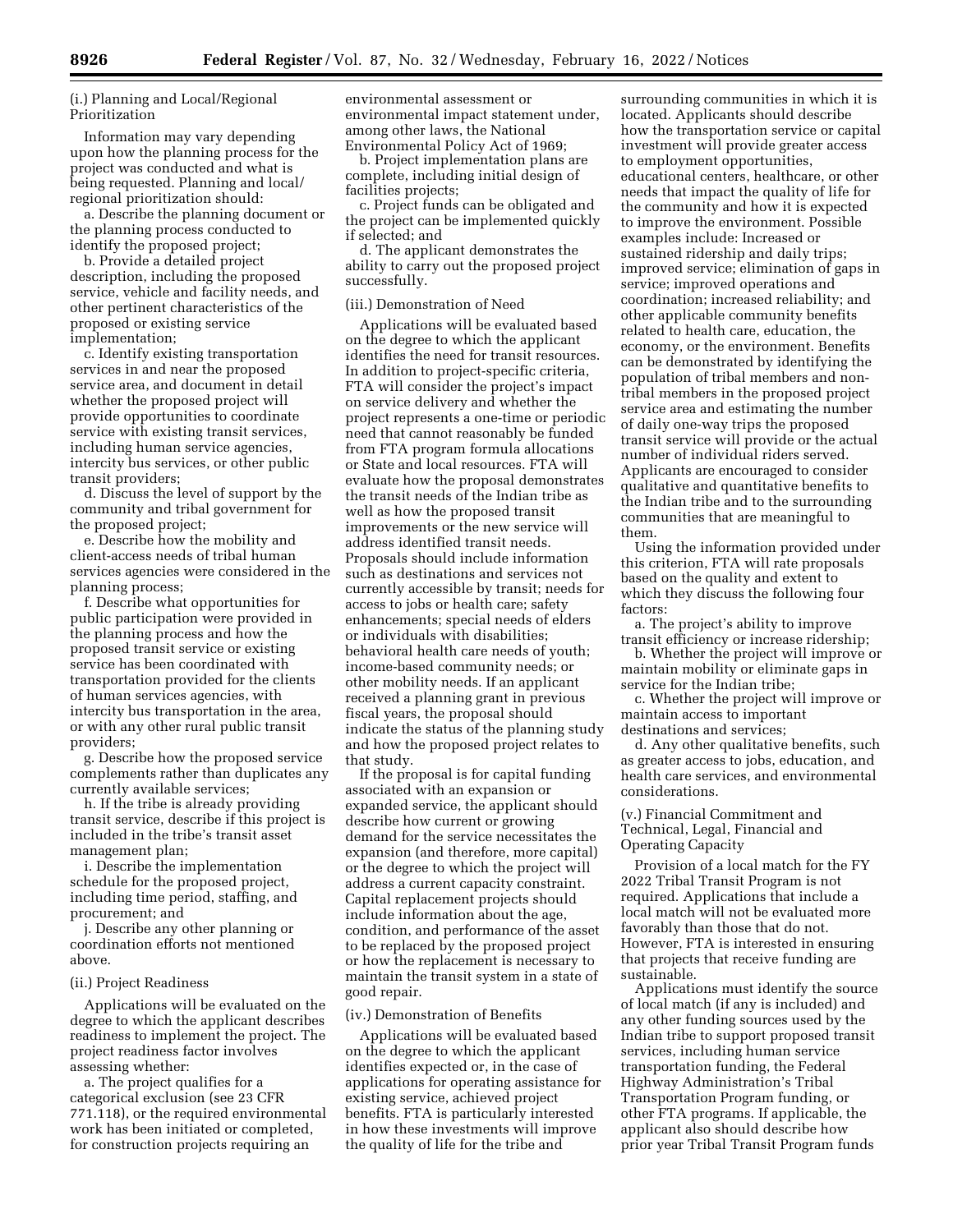were spent to date to support the service. Additionally, Indian tribes applying to operate new services should provide a sustainable funding plan that demonstrates how it intends to maintain operations.

If applicable, FTA will consider any other resources the Indian tribe will contribute to the project, including inkind contributions, commitments of support from local businesses, donations of land or equipment, and human resources. The proposal should describe to what extent the new project or funding for existing service leverages other funding. Based upon the information provided, the proposals will be rated on the extent to which the proposal demonstrates that:

a. Tribal Transit Program funding does not replace existing funding; b. The Indian tribe will provide non-

financial support to the project;

c. The Indian tribe is able to demonstrate a sustainable funding plan; and

d. Project funds are used in coordination with other services for efficient utilization of funds.

#### *2. Criteria for Planning Proposals*

For planning grants, the proposal must describe the need for and a general scope of the proposed study. Applications will be evaluated based on the degree to which the applicant addresses the following:

a. The tribe's long-term commitment to transit; and

b. The method used to implement the proposed study and/or further tribal transit.

#### *3. Review and Selection Process*

An FTA technical evaluation committee will review proposals under the project evaluation criteria. FTA may seek clarification about any statement in an application. After consideration of the findings of the technical evaluation committee, the FTA Administrator will determine the final selection and amount of funding for each project. Geographic diversity and the applicant's receipt and management of other Federal transit funds may be considered in FTA's award decisions.

After applying the above criteria, in support of the President's January 20, 2021 Executive Order 14008, Tackling the Climate Crisis at Home and Abroad, FTA will give priority consideration to applications that are expected to create significant community benefits relating to the environment, including those projects that incorporate low or no emission technology or specific elements to address greenhouse gas emissions and climate change impacts.

FTA encourages applicants to demonstrate whether they have considered climate change and environmental justice in terms of the transportation planning process or anticipated design components with outcomes that address climate change (*e.g.,* resilience or adaptation measures).

There is no minimum or maximum grant award amount for operating and capital projects. Planning projects do not have a minimum grant award amount but will not receive an award of more than \$25,000.

FTA intends to fund as many meritorious projects as possible. Only proposals from eligible recipients for eligible activities will be considered for funding. Due to funding limitations, applicants that are selected for funding may receive less than the amount originally requested. In those cases, applicants must be able to demonstrate that the proposed projects are still viable and can be completed with the amount awarded.

#### *4. Integrity and Performance Review*

Prior to making an award with a total amount of Federal share greater than the simplified acquisition threshold (currently \$10,000), FTA is required to review and consider any information about the applicant that is in the designated integrity and performance system accessible through SAM (currently the Federal Awardee Performance and Integrity Information System (FAPIIS)). An applicant may review and comment on any information about itself that a Federal awarding agency previously entered into FAPIIS. FTA will consider any comments by the applicant, in addition to the other information in FAPIIS, in making a judgment about the applicant's integrity, business ethics, and record of performance under Federal awards when completing the review of risk posed by applicants as described in the Uniform Requirements for Federal Awards (2 CFR 200.206).

## **F. Federal Award Administration Information**

#### *1. Federal Award Notice*

FTA will publish a list of the selected projects, including Federal dollar amounts and award recipients, on FTA's website. Successful proposals will be awarded through FTA's Transit Award Management System (TrAMS) as grant agreements. The appropriate FTA Regional Office and tribal liaison will manage project agreements. Project recipients should contact their FTA Regional Offices and tribal liaison for information about setting up grants in

FTA's TrAMS. At the time the project selections are announced, FTA will extend pre-award authority for the selected projects. There is no blanket pre-award authority for these projects before announcement.

## *2. Administrative and National Policy Requirements*

#### a. Pre-Award Authority

FTA will issue specific guidance to recipients regarding pre-award authority at the time of selection. FTA does not provide pre-award authority for competitive funds until projects are selected, and even then, there are Federal requirements that must be met before costs are incurred. For more information about FTA's policy on preaward authority, please see the most recent Apportionment Notice at *[https://](https://www.transit.dot.gov) [www.transit.dot.gov.](https://www.transit.dot.gov)* 

#### b. Grant Requirements

Except as otherwise provided in this NOFO, Tribal Transit Program grants are subject to the requirements of 49 U.S.C. 5311(c)(1) and the Uniform Administrative Requirements, Cost Principles, and Audit Requirements for Federal Awards at 2 CFR part 200, as described in FTA Circular 9040.1G for the Formula Grants for Rural Areas Program. All recipients must also follow the Award Management Requirements (FTA Circular 5010.1E). Technical assistance regarding these requirements is available from each FTA regional office.

## c. Buy America and Domestic Preferences for Infrastructure Projects

All capital procurements must comply with FTA's Buy America requirements (49 U.S.C. 5323(j)), which require that all iron, steel, and manufactured products be produced in the United States, and impose minimum domestic content and final assembly requirements for rolling stock. The cost of rolling stock components and subcomponents produced in the United States must be more than 70 percent of the cost of all components, and final assembly of rolling stock must occur in the United States. Any proposal that will require a waiver must identify the items for which a waiver will be sought in the application. Applicants should not proceed with the expectation that waivers will be granted.

## d. Disadvantaged Business Enterprise

Recipients of planning, capital, or operating assistance that will award prime contracts (excluding transit vehicle purchases), the cumulative total of which exceeds \$250,000 in FTA funds in a Federal fiscal year, must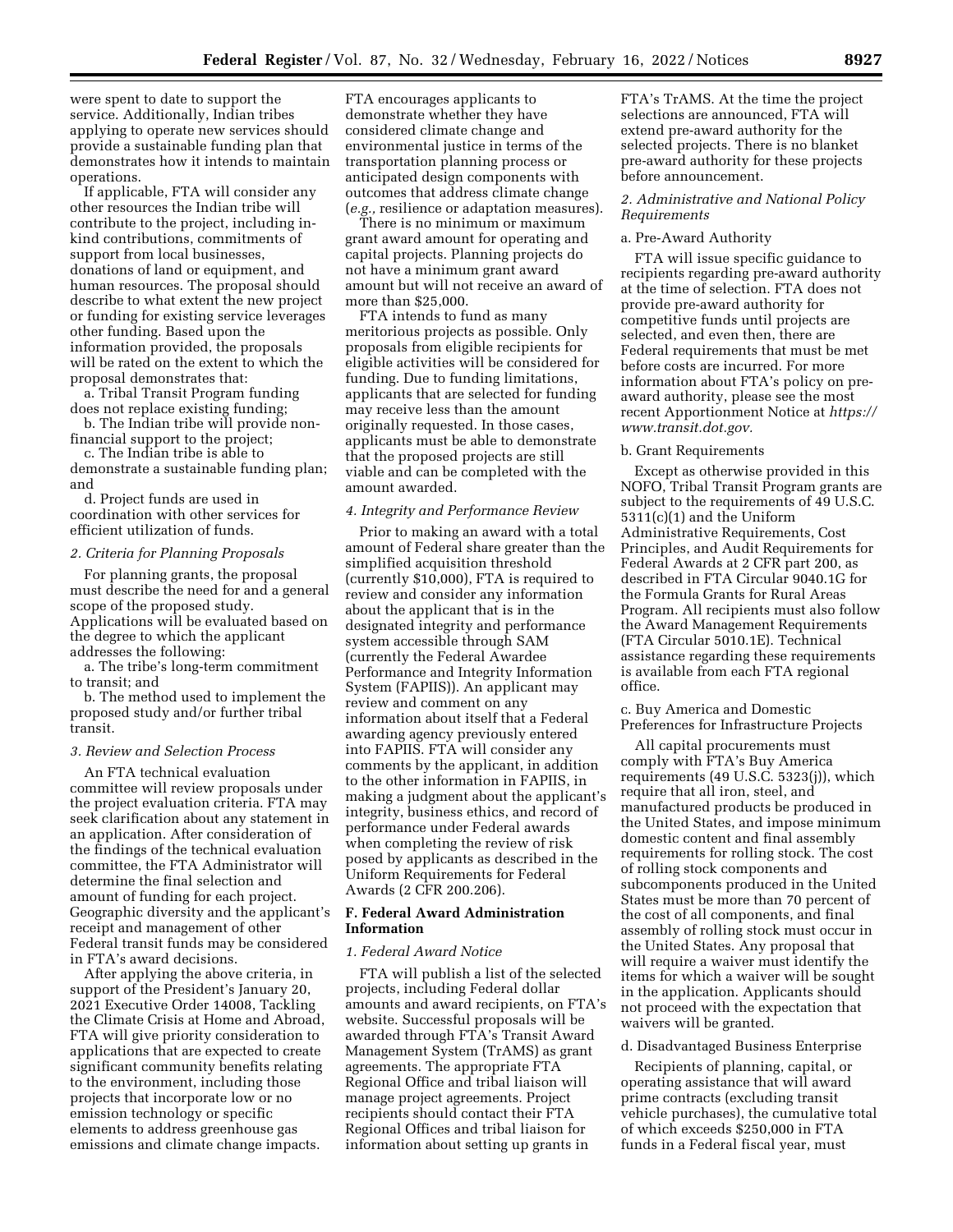comply with the Disadvantaged Business Enterprise (DBE) program regulations (49 CFR part 26).

To be eligible to bid on any FTAassisted transit vehicle procurement, entities that manufacture transit vehicles or perform post-production alterations or retrofitting must be certified Transit Vehicle Manufacturers (TVM). If a vehicle remanufacturer is responding to a solicitation for new or remanufactured vehicles with a vehicle to which the remanufacturer has provided post-production alterations or retrofitting (*e.g.,* replacing major components such as engine to provide a ''like new'' vehicle), the vehicle remanufacturer must be a certified TVM.

The TVM rule requires that, prior to bidding on any FTA-assisted vehicle procurement, manufacturers of transit vehicles submit a DBE Program plan and annual goal methodology to FTA. FTA then will issue a TVM concurrence and certification letter. Grant recipients must verify each manufacturer's TVM status before accepting its bid. A list of compliant, certified TVMs is posted on FTA's website at *[https://](https://www.transit.dot.gov/TVM) [www.transit.dot.gov/TVM.](https://www.transit.dot.gov/TVM)* Recipients should contact FTA before accepting a bid from a manufacturer not on this list. In lieu of using a certified TVM, a recipient may establish project-specific DBE goals for its vehicle procurement. FTA will provide additional guidance as grants are awarded. For more information on DBE requirements, please contact Monica McCallum, FTA Office of Civil Rights, 206–220–7519, *[Monica.McCallum@dot.gov.](mailto:Monica.McCallum@dot.gov)* 

## e. Standard Assurances

The applicant assures that it will comply with all applicable Federal statutes, regulations, executive orders, directives, FTA circulars, and other Federal administrative requirements in carrying out any project supported by the FTA grant. The applicant acknowledges that it is under a continuing obligation to comply with the terms and conditions of the grant agreement issued for its project with FTA. The applicant understands that Federal laws, regulations, policies, and administrative practices might be modified from time to time and may affect the implementation of the project. The applicant agrees that the most current Federal requirements will apply to the project, unless FTA issues a written determination otherwise. The applicant must submit the Certifications and Assurances before receiving a grant if it does not have current certifications on file.

## f. Autonomous Vehicles

If an applicant is proposing to deploy autonomous vehicles or other innovative motor vehicle technology, the application should demonstrate that all vehicles will comply with applicable safety requirements, including those administered by the National Highway Traffic Safety Administration (NHTSA) and Federal Motor Carrier Safety Administration (FMCSA). Specifically, the application should show that vehicles acquired for the proposed project will comply with applicable Federal Motor Vehicle Safety Standards (FMVSS) and Federal Motor Carrier Safety Regulations (FMCSR). If the vehicles may not comply, the application should either (1) show that the vehicles and their proposed operations are within the scope of an exemption or waiver that has already been granted by NHTSA, FMCSA, or both agencies, or (2) directly address whether the project will require exemptions or waivers from the FMVSS, FMCSR, or any other regulation and, if the project will require exemptions or waivers, present a plan for obtaining them.

### *3. Reporting*

Post-award reporting requirements include submission of the Federal Financial Report (FFR) and Milestone Progress Report (MPR) in TrAMS, and FTA's National Transit Database (NTD) reporting as appropriate (see FTA Circular 9040.1G). Reports to TrAMS and NTD are due annually. Applicants should include any goals, targets, and indicators referenced in their application to the project in the Executive Summary of the TrAMS application.

As part of completing the annual certifications and assurances required of FTA grant recipients, a successful applicant must report on the suspension or debarment status of itself and its principals. If the award recipient's active grants, cooperative agreements, and procurement contracts from all Federal awarding agencies exceed \$10,000,000 for any period of time during the period of performance of an award made pursuant to this Notice, the recipient must comply with the Recipient Integrity and Performance Matters reporting requirements described in Appendix XII to 2 CFR part 200.

## **G. Federal Awarding Agency Contacts**

For further information concerning this notice, please contact Matthew Lange, Office of Program Management, (312) 353–4118, or email:

*[TribalTransit@dot.gov.](mailto:TribalTransit@dot.gov)* A TDD is available at 1–800–877–8339 (TDD/ FIRS).

## **H. Other Information**

User-friendly information and resources regarding DOT's discretionary grant programs relevant to rural applicants can be found on the Rural Opportunities to Use Transportation for Economic Success (ROUTES) website at *[https://www.transportation.gov/rural.](https://www.transportation.gov/rural)*  Information about FTA programs that is specific to tribes can be found on FTA's Tribal Entities landing page at *[https://](https://www.transit.dot.gov/funding/tribal-entities) [www.transit.dot.gov/funding/tribal](https://www.transit.dot.gov/funding/tribal-entities)[entities.](https://www.transit.dot.gov/funding/tribal-entities)* 

This program is not subject to Executive Order 12372, ''Intergovernmental Review of Federal Programs.'' FTA will consider applications for funding only from eligible recipients for eligible projects listed in Section C of this Notice.

To assist tribes with understanding requirements under the Tribal Transit Program, FTA has conducted Tribal Transit Technical Assistance Workshops. FTA has expanded its technical assistance to tribes receiving funds under this program. Through the Tribal Transit Technical Assistance Assessments Initiative, FTA collaborates with Tribal Transit Leaders to review processes and identify areas in need of improvement and then assists to offer solutions to address these needs—all in a supportive and mutually beneficial manner that results in technical assistance. These assessments include discussions of compliance areas pursuant to the Master Agreement, a site visit, promising practices reviews, and technical assistance from FTA and its contractors. These workshops and assessments have received excellent feedback from Tribal Transit Leaders and provided FTA with invaluable opportunities to learn more about Tribal Transit Leaders' perspectives and better honor the sovereignty of tribal nations.

FTA will post information about upcoming workshops to its website and will disseminate information about the assessments through its regional offices. Contact information for FTA's regional offices can be found on FTA's website at *[https://www.transit.dot.gov/about/](https://www.transit.dot.gov/about/regional-offices/regional-offices) [regional-offices/regional-offices.](https://www.transit.dot.gov/about/regional-offices/regional-offices)* 

Applicants may also receive technical assistance by contacting their FTA regional Tribal Liaison. A list of Tribal Liaisons is available on FTA's website at *[https://www.transit.dot.gov/funding/](https://www.transit.dot.gov/funding/grants/federal-transit-administrations-regional-tribal-liaisons) [grants/federal-transit-administrations](https://www.transit.dot.gov/funding/grants/federal-transit-administrations-regional-tribal-liaisons)[regional-tribal-liaisons.](https://www.transit.dot.gov/funding/grants/federal-transit-administrations-regional-tribal-liaisons)* 

If awarded, grant funding made available through this program may be included in a Tribal Transportation Self